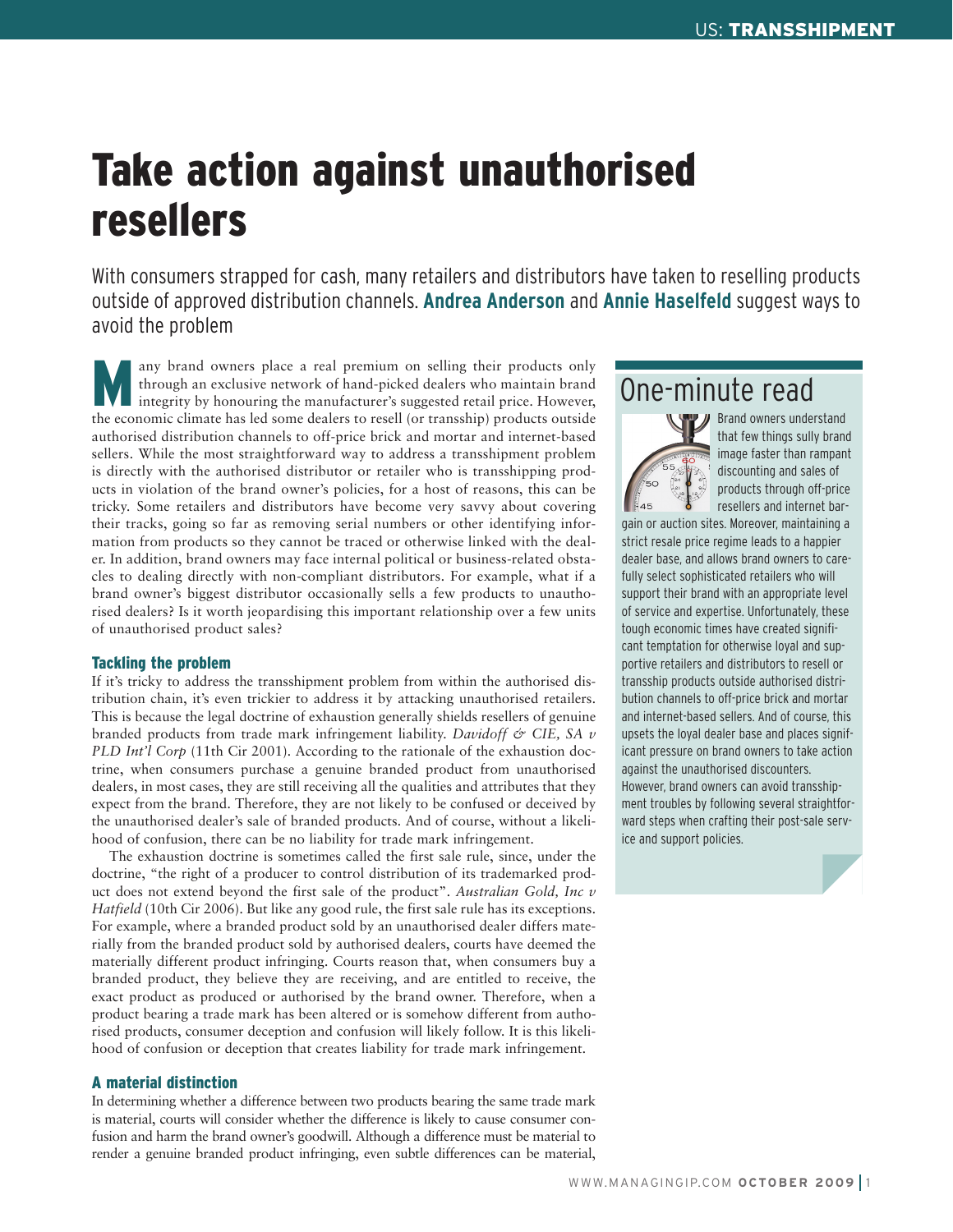# Four steps to avoiding transshipment troubles

Implementing the following measures can help brand owners to reduce transshipment problems

**Develop a written post-sale service and support policy.** This is the obvious first step. Brand owners must make a commitment to provide certain post-sale services that would be material to a consumer – warranties, repairs, help lines, product recalls, and product updates are a few examples. A warranty is probably the most material post-sale service to a consumer. However, by offering other post-sale services, a brand owner may be able to defeat an unauthorised retailer's claim that its disclosure of "No manufacturer's warranty" is sufficient to avoid confusion. These services should be available only through authorised dealers, and there must be a mechanism for tracing each product to an authorised retailer. While product serial and tracking numbers may be the most reliable means of tracing a product, even a requirement that a consumer provide a receipt or at least identify the retailer from whom a product was purchased should be sufficient. 1

**Apply the policy consistently.** All products purchased through autho-2

rised retailers should be eligible to receive the post-sale services. Otherwise, a brand owner could run into the SKF problem (see article) and find itself accused of exacerbating confusion regarding post-sale services. On the flip side, brand owners should consistently decline to provide post-sale service or warranties to products purchased from unauthorised retailers. Under the reasoning of SKF, where a brand owner provides post-sale services to customers of unauthorised dealers, it is contributing to the likelihood of confusion and will not likely find sympathy with a court.

**Publicise the policy.** Brand owners should promote and publicise their postsale services as much as practicable: on their websites, through education of their dealer base, and in advertisements. Evidence of widespread promotion of the service policy will support the argument that consumers expect the branded goods to come with certain postsale services. It follows that the absence of these services from goods sold by unautho-3

rised retailers will confuse consumers and harm the brand's goodwill. These measures should have the added benefit of steering consumers toward the brand owner's authorised dealers.

**Track warranty requests from customers of unauthorised retailers.** Brand owners should carefully document every request for service or warranty repair from consumers who purchased outside the authorised distribution chain. Ideally, a report would include the date of the call or request, the consumer's name and address, the identity of the retailer, and the nature of the service requested. Customer service representatives should make detailed notes of their interactions with consumers, thoroughly documenting the customer's mistaken belief that they are entitled to receive post-sale service. This consumer confusion evidence could be invaluable in a case against unauthorised retailers, as it could rebut any argument that the retailer's disclosures regarding the lack of warranty coverage are sufficient to avoid confusion. 4

since consumers rely on brands to deliver numerous quality-related attributes, including performance, appearance, and packaging.

These material differences are most prevalent in cases involving parallel imports – products that are produced by a manufacturer specifically for a geographic market other than the US but that are nevertheless diverted to the US for sale. For example, in a seminal case involving the iconic Cabbage Patch dolls, the court found that genuine dolls produced by the brand owner for sale in Spain and genuine dolls produced for the US market differed materially. *Original Appalachian Artworks, Inc v Granada Elecs, Inc* (2d Cir 1987). This is because adoption papers packaged with dolls intended for sale in Spain were written solely in Spanish, whereas dolls intended for sale in the

### Courts will consider whether the difference is likely to cause consumer confusion and harm the brand owner's goodwill

US contained English language papers. When the Spanish dolls with Spanish-only adoption papers were transshipped and sold on the US market, many American consumers could neither read the adoption papers nor register the so-called adoption of their doll. Because US consumers were not receiving the full bundle of attributes that the Cabbage Patch mark conveyed (including adoption papers), they were likely to be confused or deceived. Therefore, the court found the parallel import Spanish dolls infringing and enjoined their sale in the US.

### Applying the principle

Relying on this and similar decisions involving parallel imports, several courts have pointed to such physical differences to find transshipped goods infringing. But recently, several courts have begun to address the issue of whether nonphysical material differences in products, usually those related to post-sale service and support, can render transshipped goods infringing. For example, the First Circuit has opined in dicta that "the appropriate test [for materiality] should not be strictly limited to physical differences, but should include other differences such as warranty protection or service commitments [that] may well render products nonidentical in the relevant Lanham Act Trademark sense". *Societe Des Produits Nestle SA v Casa Helvetia, Inc* (1st Cir 1992).

> SKF USA relied upon this dicta to argue to the US Court of Appeals for the Federal Circuit that parallel import SKFbranded ball bearings infringed its trade mark rights. *SKF USA Inc v Int'l Trade Comm'n* (Fed Cir 2005).

> SKF argued that it provided a full panoply of post-sale services in connec-

tion with the vast majority of bearings it sold. These services included warranty/repair services as well as technical and engineering assistance related to installation, trouble-shooting, and end-user training offered both on site and through a telephone hotline. Sellers of the parallel import bearings offered no such support services to their customers. The Federal Circuit held that such nonphysical differences could constitute a material difference sufficient to render a grey good infringing. The court reasoned that "trademarked goods originated from the